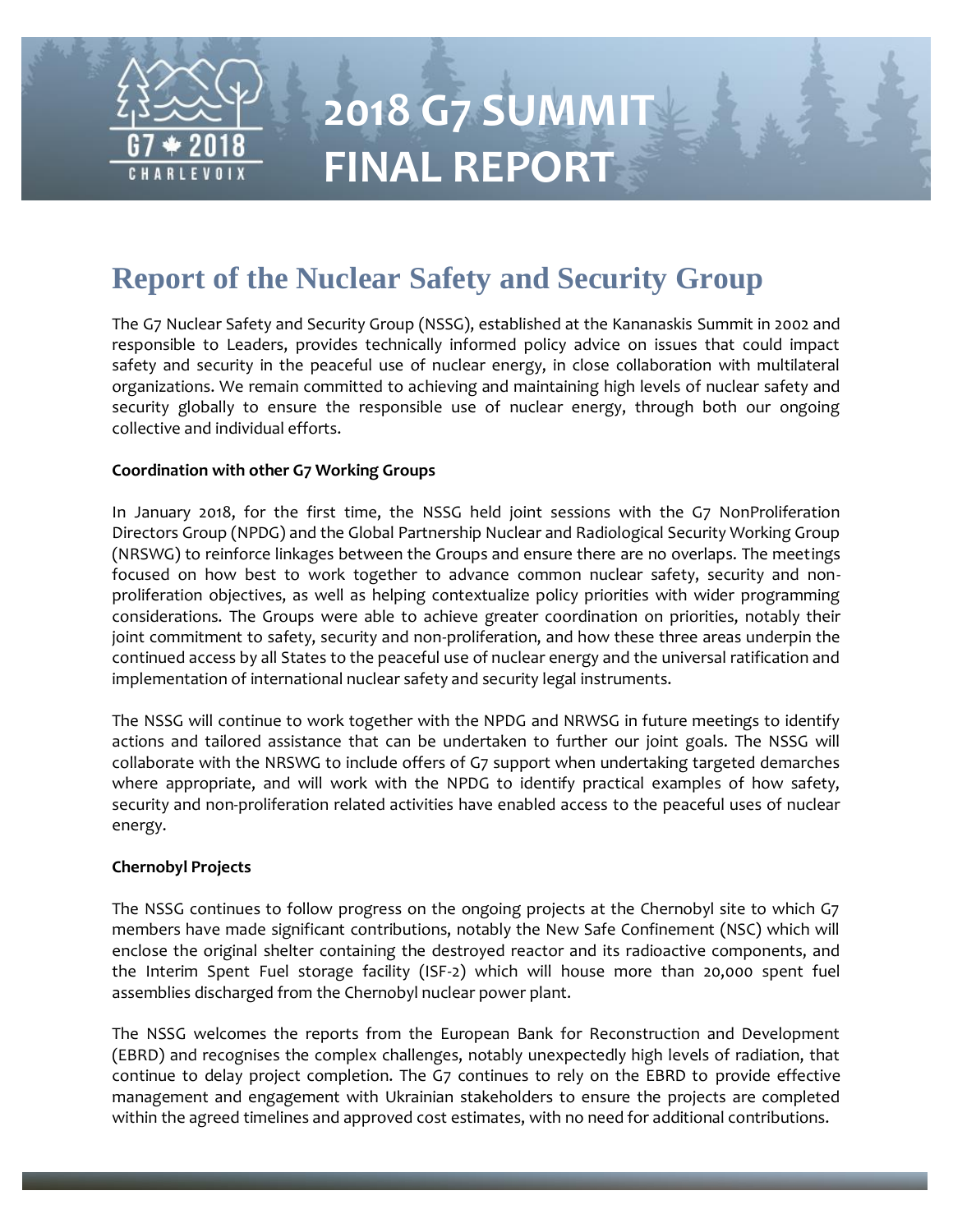

We look forward to the completion of the NSC and its handover to Ukraine, planned for December 2018, which will mark a major milestone in efforts to convert the Chernobyl area to an environmentally safe and stable zone. In addition, the NSSG request steps be taken to mitigate the risks of further delays in the ISF-2 project and expect retrieval and treatment of spent fuel assemblies to be started before the end of 2018 and final project completion by the end of 2019.

The NSSG stresses the importance of the Ukrainian Government adopting the required institutional and financial measures to ensure the efficient and successful operation of the NSC and ISF-2. It calls upon partners to pay the outstanding pledges.

#### **Independence of the Ukrainian nuclear regulator**

We note with concern that, in April 2018, the Ukrainian parliament did not approve the draft legislation aiming to restore the independence of the nuclear regulator, State Nuclear Regulatory Inspectorate of Ukraine, regarding licencing and inspections. The NSSG strongly urges this matter to be addressed at the earliest opportunity.

#### **Enhancing Safety, Security and Safeguards in Embarking Countries**

Robust implementation by all States of the highest standards of nuclear safety, security and nonproliferation is vital to ensuring the continued and responsible use of nuclear energy worldwide. It is crucial that countries who are considering nuclear to be part of their energy mix, for example to reduce their greenhouse gas emissions, continuously strengthen nuclear safety, security and safeguards and develop a sound nuclear governance that takes into account their interfaces and specificities. The NSSG will continue to explore means to support these efforts, including through sharing of best practices and experience in embarking countries. The NSSG encourages the International Atomic Energy Agency (IAEA) to continue to consistently integrate safety, security and safeguards considerations into their standards and guidance, capacity-building and peer review activities, where applicable.

The NSSG, while recognizing that it is the responsibility of each country to ensure the safety and security of their nuclear facilities, stresses the role of all stakeholders, including industry, involved in nuclear cooperation and trade in promoting nuclear safety and security. This should include assistance with the development of the infrastructure necessary for recipient states according to the highest standards of safety and security. In this regard, the NSSG calls upon all nuclear supplier states to take appropriate measures prior to agreeing to supply a nuclear power plant to assure themselves that recipient States have in place a robust domestic nuclear safety, security and nonproliferation infrastructure, in line with international best practice as set out in IAEA safety standards and security guidance documents. To benefit from international cooperation and to assure the implementation of the best standards for the development of their national nuclear program, the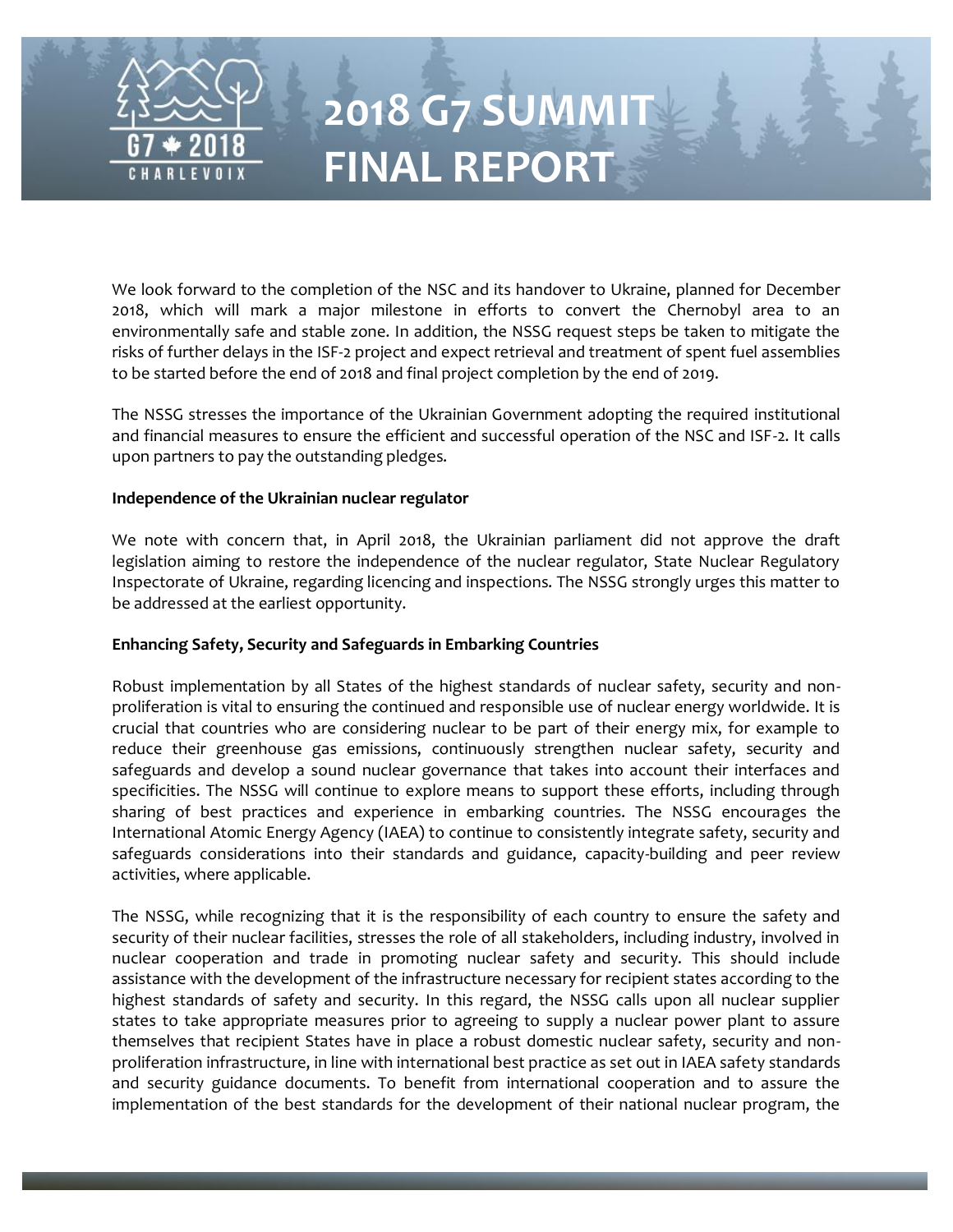

NSSG also underlines that recipient states should host IAEA peer review missions at each of the main development steps of their program and implement the corresponding recommendations.

In addition, the NSSG takes note of the importance of the activities of the World Association of Nuclear Operators (WANO) and calls for the application of the Nuclear Power Plant and Reactor Exporters' Principles of Conduct (NuPOC), a voluntary code of conduct developed by the world's leading nuclear power plant vendors.

### **Legal Frameworks for Nuclear Safety and Security**

The universal strengthening of the legal frameworks for nuclear safety and security remains a key focus of the NSSG agenda. The NSSG underlines the continuing need to support the implementation of international legal instruments and Conventions for nuclear safety and security, and commits to continue to play a role in this regard by advocating for their universal ratification and fulfilment of related obligations, in consultation with relevant international organizations and bodies. The NSSG calls upon the IAEA to continue to promote the importance of these instruments and Conventions, through their capacity building activities such as regional workshops, as well as in the development of Integrated Nuclear Security Support Plans and Technical Cooperation projects with IAEA Member States.

The NSSG undertook targeted demarches to encourage States to accede to the Joint Convention on the Safety of Spent Fuel Management and on the Safety of Radioactive Waste Management (Joint Convention) in light of the upcoming 6th Review Meeting of the Joint Convention. We congratulate Mexico and Serbia on their recent accession to the Joint Convention. The NSSG calls upon all States to become Contracting Parties to the Joint Convention, which covers the management of not only spent fuel but also radioactive waste resulting from all civilian applications in industries such as oil and gas, construction, research and medicine

The 6th Review Meeting of the Joint Convention provides a valuable opportunity for Contracting Parties to undertake peer reviews and exchange good practices to improve nuclear safety both domestically and internationally. The NSSG encourages all Contracting Parties to participate and play an active role in the 6th Review Meeting which will take place on May 21 – June 1, 2018, and assures that G7 members will provide their full support to ensure a successful outcome of the Review Meeting.

The NSSG noted the positive outcomes of the 7th Review Meeting of the Convention on Nuclear Safety and the adoption of measures to improve its effectiveness and efficiency. The NSSG has considered and agreed to support G7 member proposals to the Open-Ended Working Group (OEWG) of the 6th Review Meeting of the Joint Convention as appropriate.

In 2018, the NSSG will conduct outreach to selected States with a view to promote the universalization and implementation of key nuclear security legal instruments, and complement other ongoing efforts to strengthen the global nuclear security architecture and maintain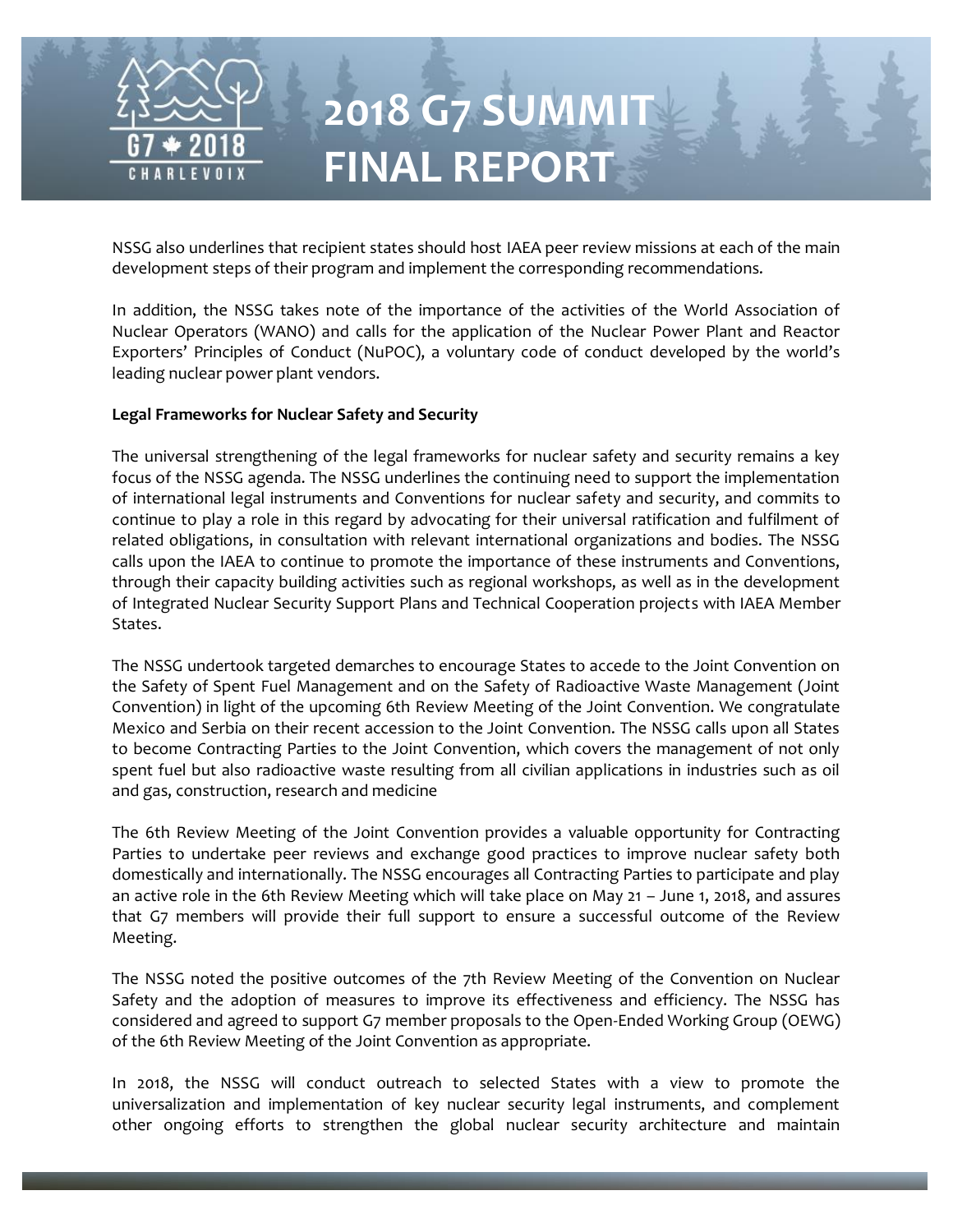

momentum in this regard. These demarches will focus on States that have yet to join the Convention on the Physical Protection of Nuclear Material (CPPNM), its 2005 Amendment, and the International Convention for the Suppression of Acts of Nuclear Terrorism (ICSANT). The demarches will also provide guidance on means of obtaining support for the ratification and implementation of the Conventions.

The NSSG reaffirms the importance of establishing a global nuclear liability regime addressing the concerns of all states that could be affected by a nuclear accident by providing appropriate compensation for nuclear damage. The NSSG encourages all states to join an international nuclear liability instrument as a step toward establishing such a global regime.

#### **Transparency and confidence-building measures**

The NSSG found regrettable the lack of conclusion by the International Independent Scientific Commission on the origin of the detectable amounts of Ruthenium-106 over Europe in September and October 2017. However, we welcome the fruitful and transparent technical exchanges between the European organizations in charge of environmental monitoring. The Group agreed that it is essential to learn lessons from the incident, in order to be better prepared should a similar situation occur in the future. We underscore the importance of transparency in maintaining trust between authorities, the public and the international community in the context of nuclear related incidents that may occur on any State's territory. In this regard, we encourage initiatives that can lead to better information sharing practices and confidence-building within the international community. With this objective in mind, a workshop supported by the NSSG will be organized in 2018 to share views on how to improve international cooperation and transparency in the context of future incidents that may occur.

### **Industry Engagement in Nuclear Safety, Security and Non-Proliferation**

As part of this year's presidency, the NSSG considered means of better engagement with industry. The Nuclear Industry Steering Group on Security (NISGS), the World Institute for Nuclear Security (WINS) and the World Association of Nuclear Operators (WANO) contributed to a constructive exchange of views on how governments and regulators can leverage the insight and operating experience of industry to strengthen nuclear safety and security, including through sharing of best practices and supporting safety and security integration into emerging technologies (e.g. small modular reactors).

The NSSG recognizes the important role of the nuclear industry in implementing nuclear safety and security and will continue efforts towards greater collaboration and identifying means of integrating industry perspectives into domestic policy development and international standards and guidance.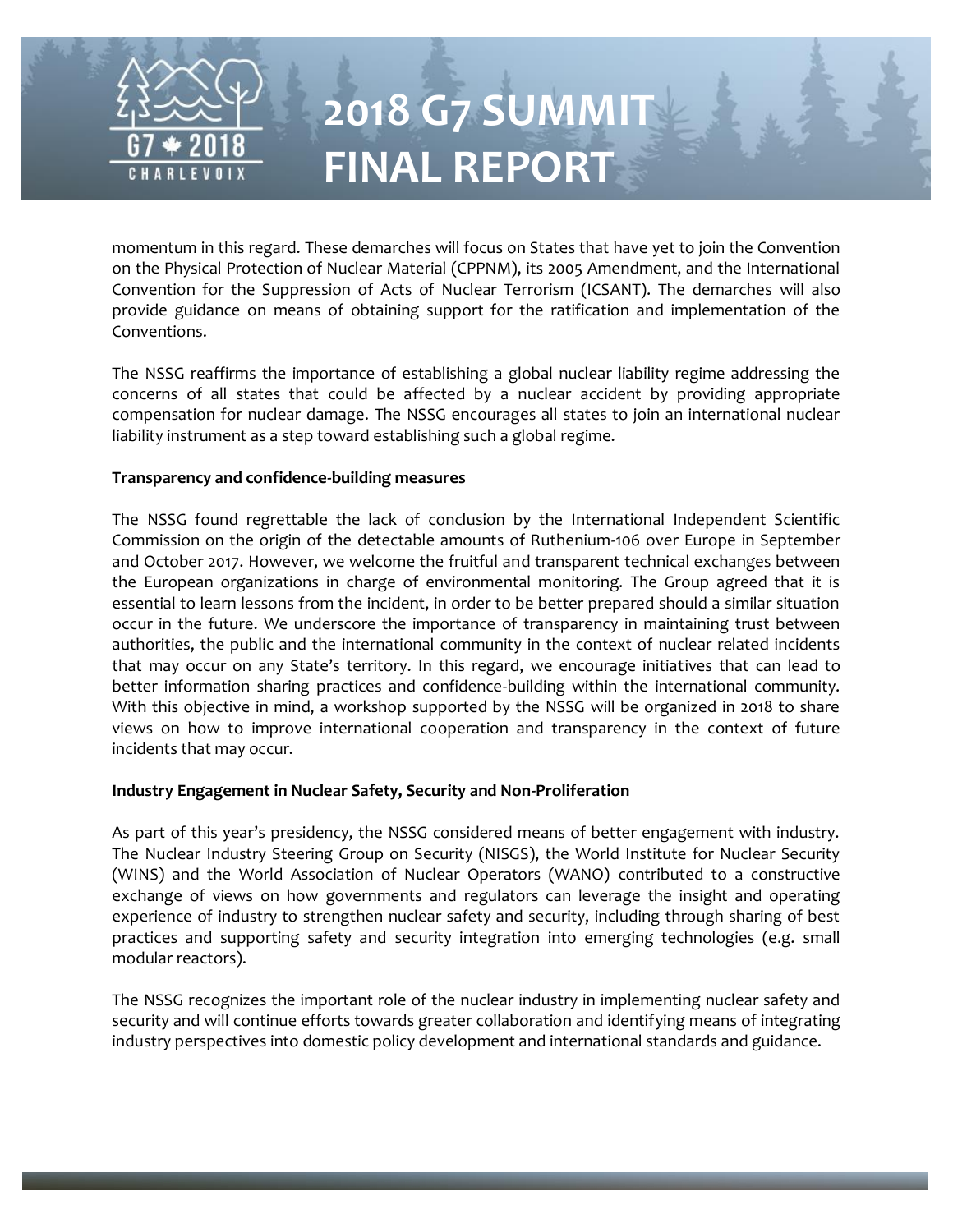

## **Cybersecurity**

With the increased use of digital technology in instrumentation and control systems at nuclear facilities, cybersecurity must be addressed to maintain both the safety and security of facilities and materials contained therein. The NSSG stresses the importance of building on IAEA guidance in the cybersecurity domain in order to ensure that the security practices continue to keep pace with the rapidly evolving technology and associated vulnerabilities, such as those related to the supply chain.

In April 2018, the NSSG held the first ever nuclear cyber security side meeting, where G7 counterparts shared their experiences in establishing national strategies and frameworks for cybersecurity at nuclear facilities, and identified challenges and best practices and means of future engagement on this topic. Based on proposals from this meeting, the NSSG commits to foster more collaboration among the G7 on nuclear-related cybersecurity issues. Side meeting participants noted the value of discussing these matters, and recommended that the NSSG hold future exchanges on cybersecurity matters in support of the NSSG's mandate. This also addresses wider G7 commitments to tackle cybersecurity threats, as identified by the G7 Foreign and Security Ministers in April 2018.

### **Radioactive Source Management**

Radioactive source management is a vivid example of how the implementation of a robust safety and security framework enables access to the peaceful uses of nuclear energy. The NSSG welcomed the approval in September 2017 of the IAEA Guidance on the Management of Disused Radioactive Sources. The NSSG shared information on their legislative frameworks for radioactive source management and the particular challenges related to orphan and disused sources, as well as measures being taken by manufacturers of high-activity radioactive sources to provide support and management options to endusers, including repatriation of sources and recycling options. The NSSG discussed the benefits, opportunities and challenges of alternative non-radioactive technologies in order to provide clear, unbiased guidance to end users considering their application.

The NSSG supports the coordinating role of the IAEA in helping requesting Member States strengthen the physical security of radioactive sources, providing necessary safety and security training, and ensuring that appropriate regulatory frameworks are in place to enable countries to responsibly obtain, manage, transport and dispose of high-activity radioactive sources.

### **Nuclear Safety and Security Culture**

The NSSG underlined the importance of transparency as a practice adopted by both regulators and operators alike in helping foster greater nuclear safety and security culture while recognizing and appreciating nuances in the practice of transparency between both areas, such as the need to protect sensitive information to enhance nuclear security. As such, it was noted that while nuclear safety culture is more developed than nuclear security culture, efforts should continue to foster a stronger nuclear security culture among all stakeholders so that there can indeed be a common framework and culture that encompasses both.